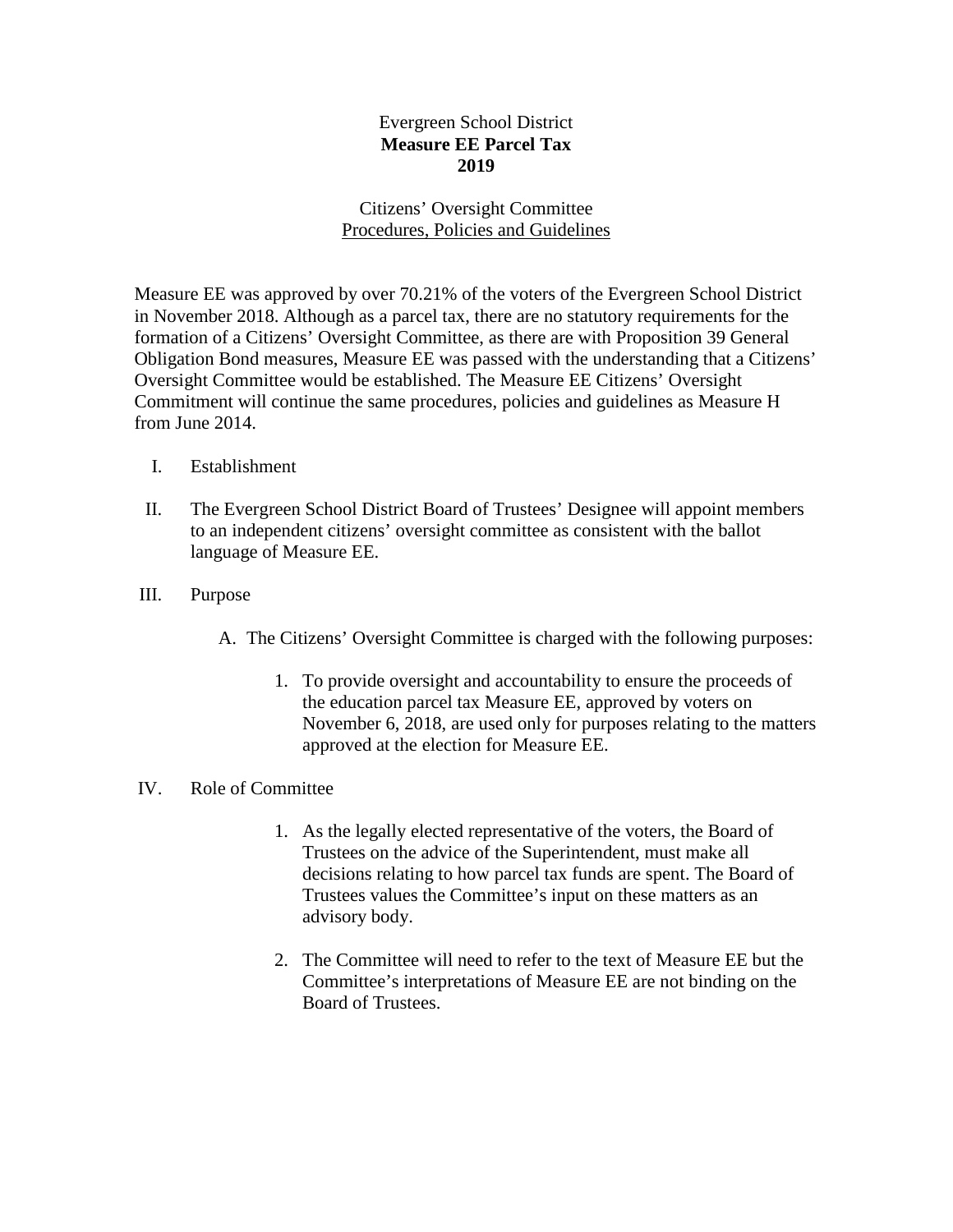### V. Members

### A. Committee Size

1. The committee shall be comprised of up to seven members.

### B. Representation

- 1. Committee members are charged with the responsibility of representing the varied interests of the Evergreen community. To that end, while the majority of the committee will be comprised of parents/guardians with children in an Evergreen school, effort shall be made to include:
	- a. representation from a local senior community
	- b. representation from multiple school sites
- C. Procedures for Appointment of Committee
	- 1. Appointment
		- a. Persons interested in serving as members of the committee shall submit a written letter of interest and/or application to the Board of Trustees' Designee specifying such information as the Board of Trustees' Designee shall reasonably require.
		- b. The Board of Trustees' Designee may request additional information about any applicant, including a person interview.
		- c. Members shall be approved by the Board of Trustees' Designee.

#### D. Additional Eligibility Restrictions

- 1. The following persons are not eligible to serve on the committee:
	- a. any employee of the District
	- b. any official of the District
	- c. any vendor, contractor or consultant to the District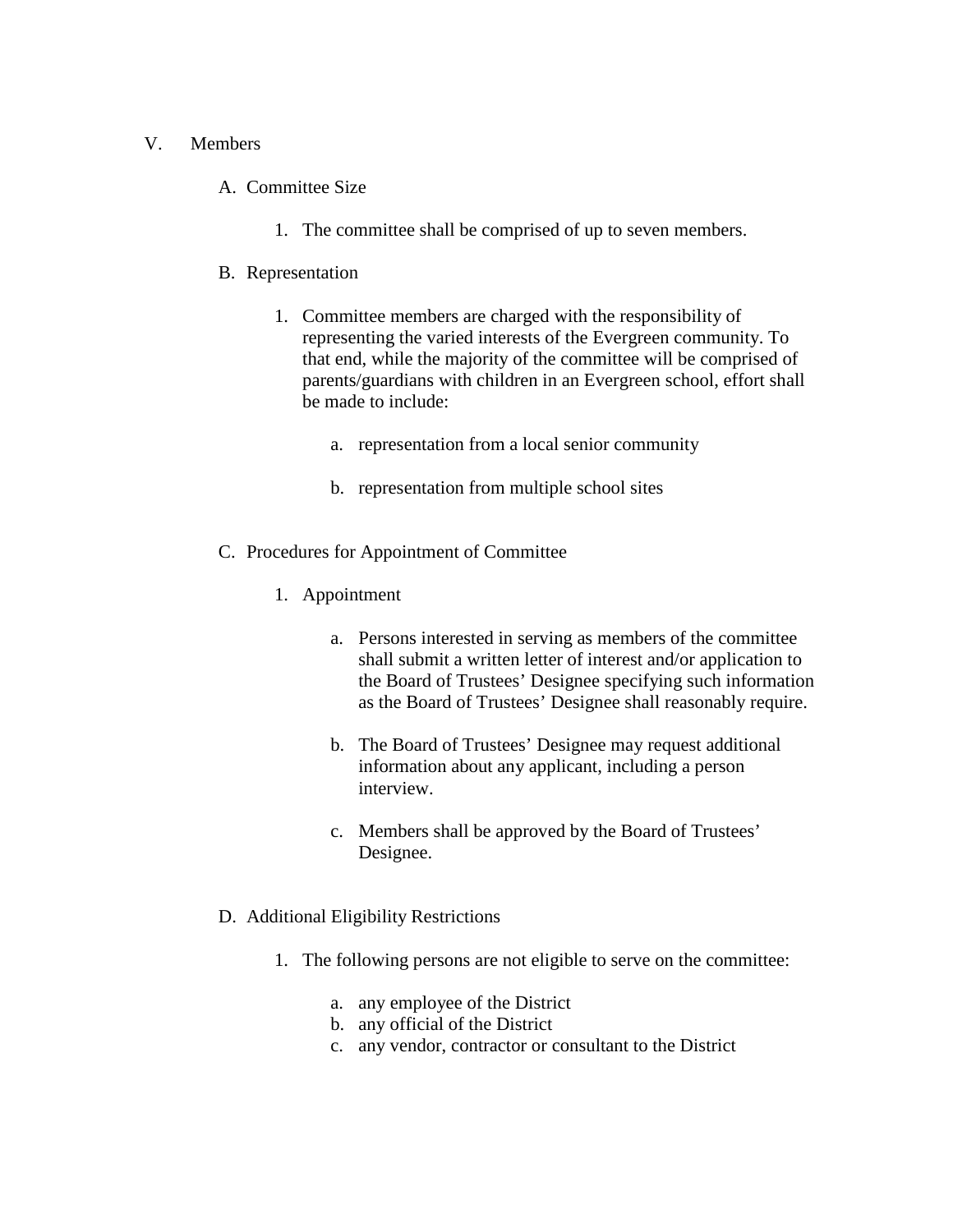- E. Term
	- 1. Measure EE has a life of seven years. Each of the members is appointed for a term not to exceed two-years. Among initial Committee members, three (3) Committee members shall be designated as "one-year" and the remainder of the Committee members shall be designated as "two-year" term members. No member of the Committee shall serve more than two consecutive terms.
- F. Vacancies
	- 1. Vacancies will be filled as per the procedures outlined in Section III Item C.
- G. Compensation
	- 1. Members serve without compensation.
- VI. Meetings
	- A. Initial Organization and Officers
		- 1. At the initial meeting of the committee, the Board of Trustees' Designee will open the meeting and appoint a Chair. Thereafter, selection of a Chair and any other officers of the Committee should be by whatever means the committee determines.
		- 2. The Committee should designate a member as Chair.
		- 3. The Committee should designate a member as Representative. This person represents the Committee at public meetings of the Board of Trustees and makes reports thereto on an annual basis or as the Board may request.
		- 4. The Committee should designate a member as Secretary.

#### VII. Reports and Meetings

- A. Reports
	- 1. The Committee shall issue regular reports on the results of its activities. A report shall be issued at least once per year.